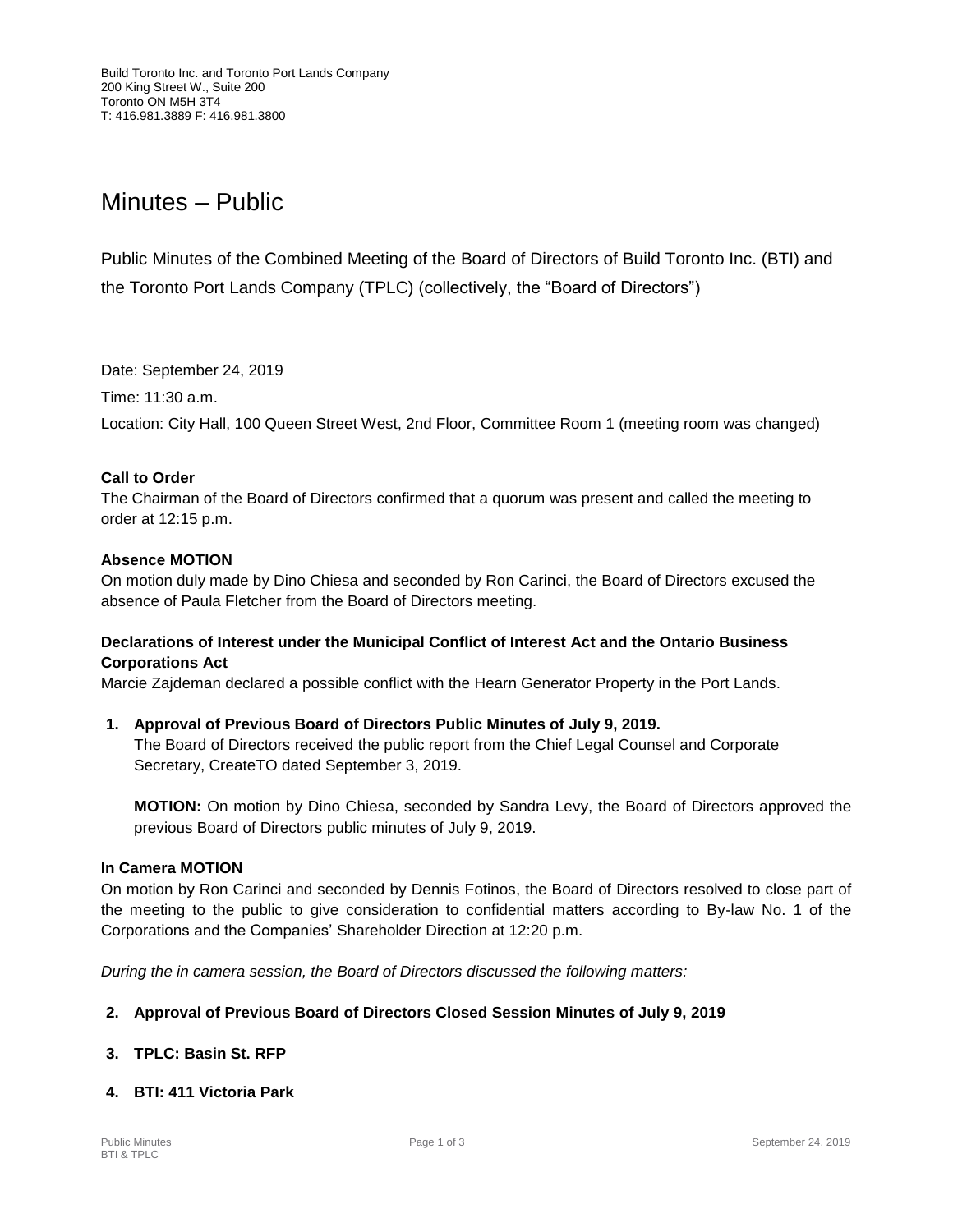- **5. 2020 Budget**
- **6. 2019 Q2 Financial Results**
- **7. Action Items**
- **8. CEO Update**
- **9. Other Business: Confirmation of 2020 Meeting Schedule**

#### **Adjournment**

**MOTION:** On motion by Dino Chiesa and seconded by Ron Carinci, the Board of Directors resolved to adopt the recommendations from its closed session and direct that these matters remain confidential in accordance with By-law No. 1 of the Corporations and the Companies' Shareholder Direction. The Board of Directors resumed its public session at 12:55 p.m. and the meeting was adjourned at 12:55 p.m.

#### **Attendance:**

|                         | 12:15 to 12:20 p.m.<br><b>Public Session</b> | 12:20 to 12:55 p.m.<br>In-Camera Session | 12:55 to 12:55 p.m.<br><b>Public Session</b> |
|-------------------------|----------------------------------------------|------------------------------------------|----------------------------------------------|
| Dino Chiesa, Chair      |                                              |                                          |                                              |
| Ron Carinci, Vice Chair | $\checkmark$                                 | $\checkmark$                             | ✓                                            |
| Ana Bailão              | $\checkmark$                                 | $\checkmark$                             | ✓                                            |
| Jane Beatty             | $\checkmark$                                 | $\checkmark$                             | $\checkmark$                                 |
| Paula Fletcher          | X                                            | $\mathsf{x}$                             | $\mathsf{x}$                                 |
| Dennis Fotinos          | $\checkmark$                                 | $\checkmark$                             | ✓                                            |
| Sandra Levy             | $\checkmark$                                 | ✓                                        | ✓                                            |
| Marcie Zajdeman         | $\checkmark$                                 | $\checkmark$                             |                                              |

 $\checkmark$  Members were present for some or all of the time indicated.

# **Also Present** (at the invitation of the Board):

Nik Chatterjee, Director, Property Management, CreateTO Vic Gupta, Senior Vice President, Strategic Development, CreateTO Jaspreet Hansra-Kulasingam, Chief Financial Officer, CreateTO Brian Johnston, CEO, CreateTO Don Logie, Senior Vice President, Development, CreateTO Susan O'Neill, Director, Communications and Marketing, CreateTO Mary Ormond, Associate General Counsel, CreateTO